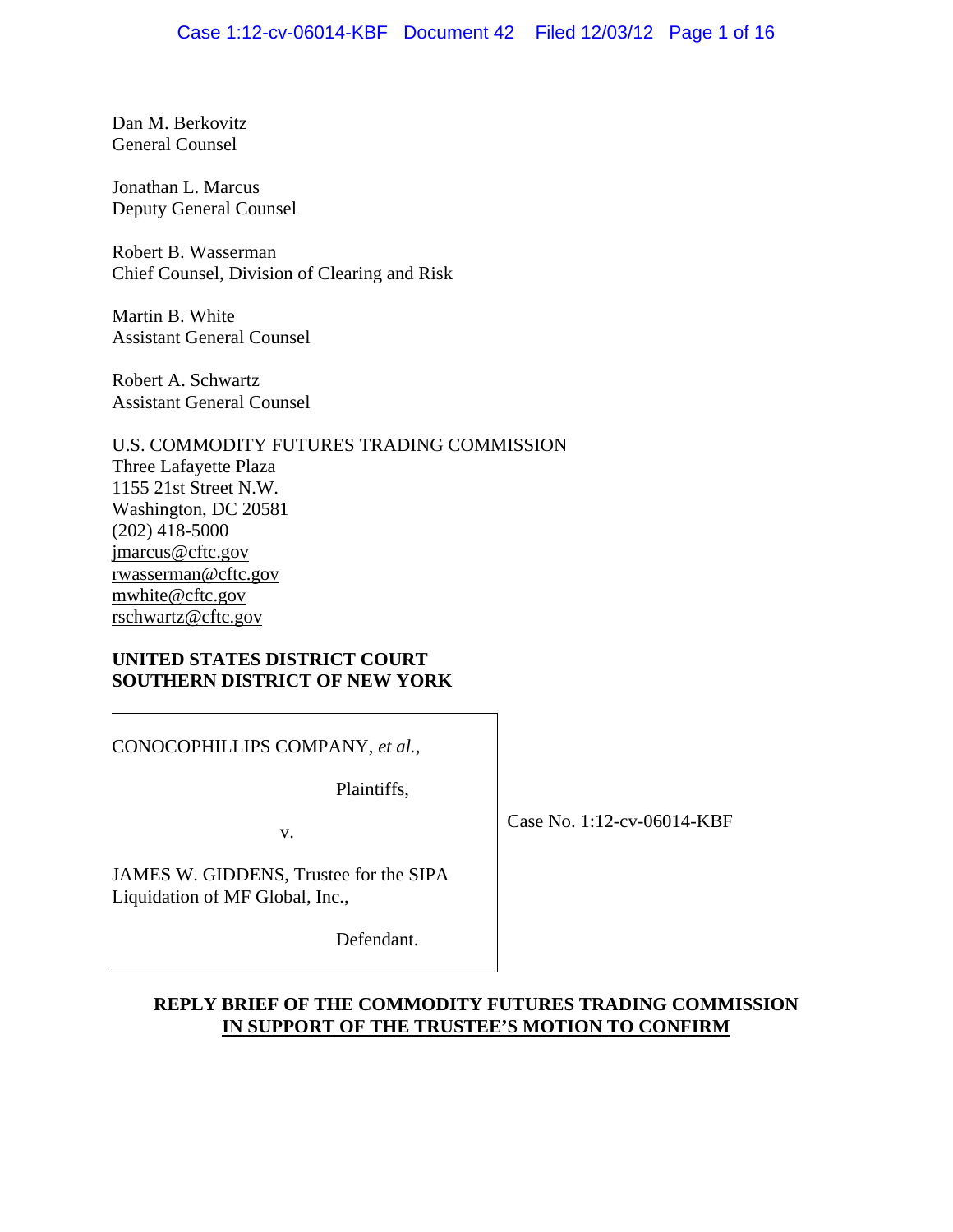## **TABLE OF CONTENTS**

| IV. The Deadline for Certifying a Default Is Irrelevant to the Trustee's Calculation.  9 |  |
|------------------------------------------------------------------------------------------|--|
|                                                                                          |  |
|                                                                                          |  |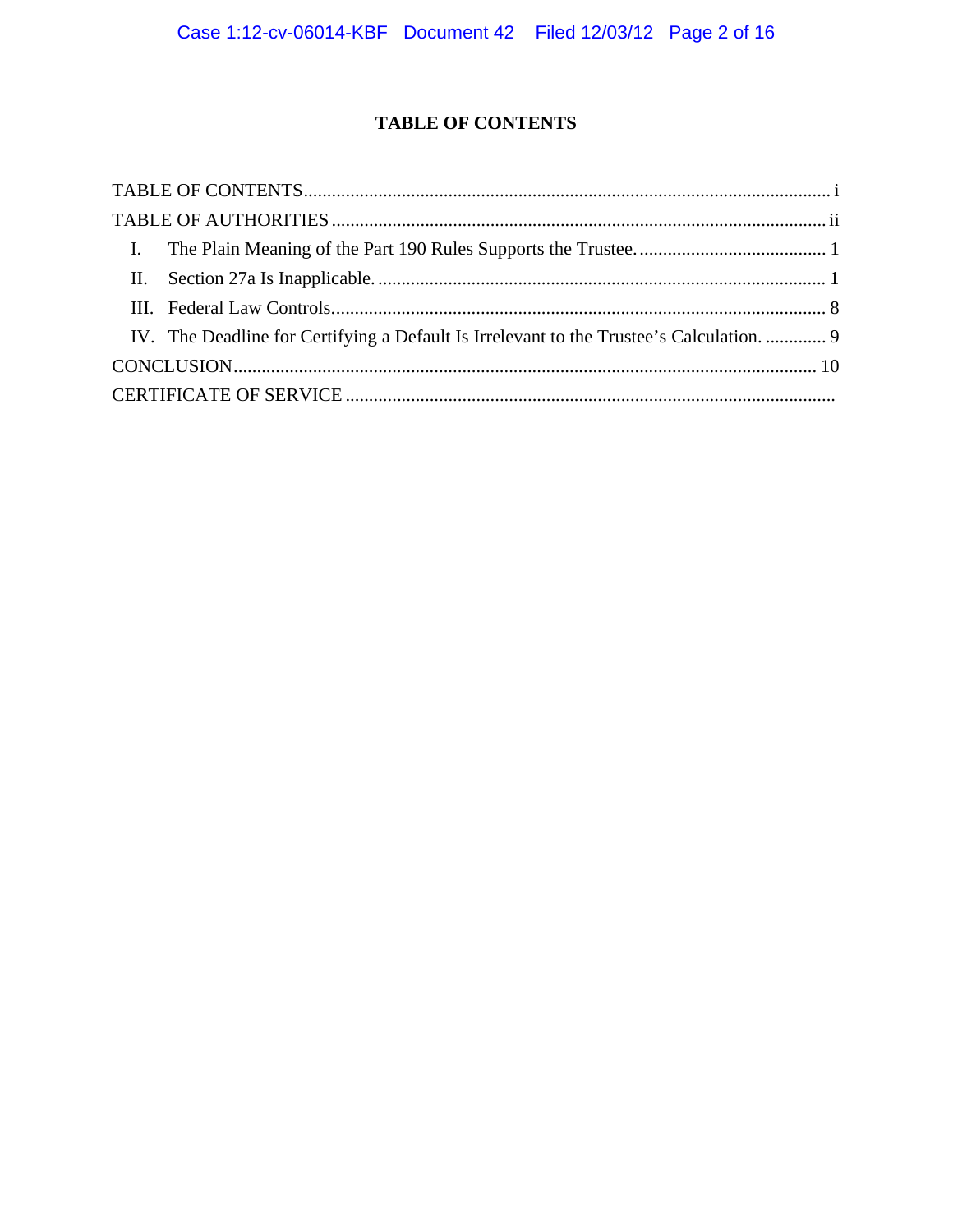# **TABLE OF AUTHORITIES**

## **Cases**

## **Statutes**

# **Federal Regulations and Register Releases**

# **Legislative History**

|  |  |  |  |  | H.R. Rep. 93-1383 (1974) (Conf. Rep.), reprinted in 1974 U.S.C.C.A.N. 5894 |
|--|--|--|--|--|----------------------------------------------------------------------------|
|--|--|--|--|--|----------------------------------------------------------------------------|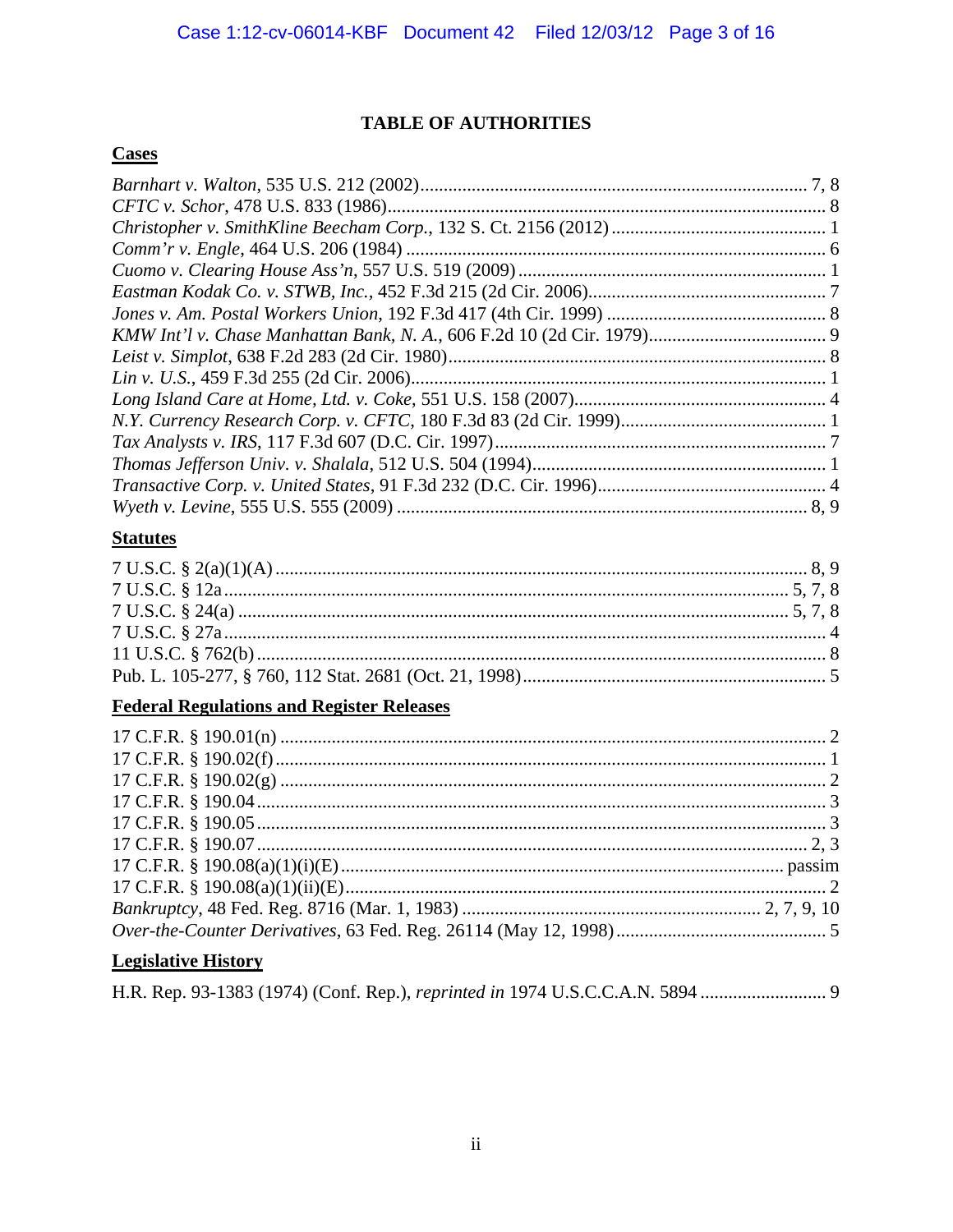# **Other Authorities**

| Derivatives & the Legal Origin of the 2008 Credit Crisis, 30 Banking & Fin. Svcs. Policy Rep.     |
|---------------------------------------------------------------------------------------------------|
|                                                                                                   |
| Joint Statement by Treasury Sec'y R. Rubin, Fed. Reserve Bd. Chairman A. Greenspan, and SEC       |
| Chairman A. Levitt (May 7, 1998), <i>available at http://www.treasury.gov/press-center/press-</i> |
|                                                                                                   |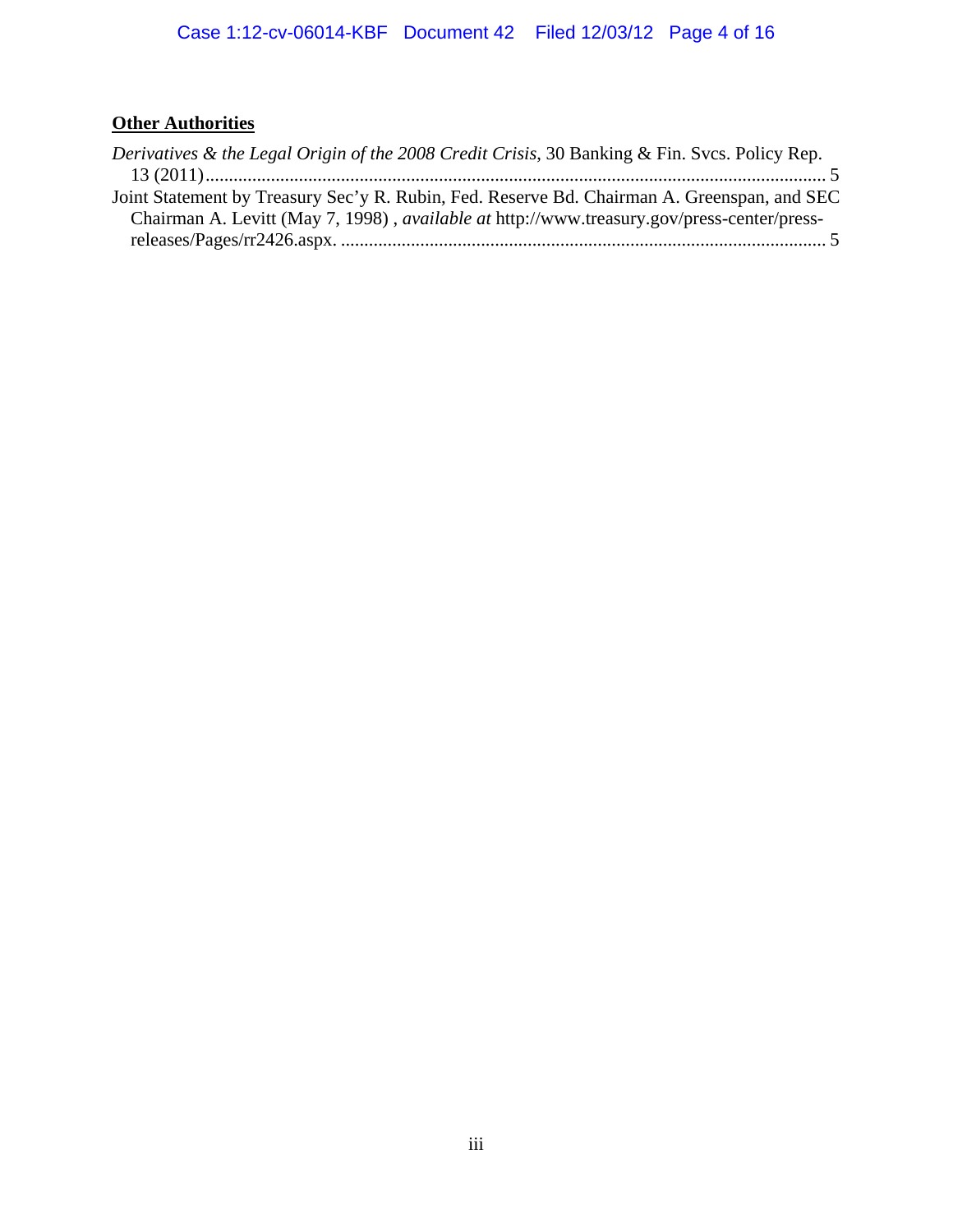ConocoPhillips's objection to the Trustee's claim determination has come to depend primarily on persuading this Court to take the extraordinary step of overruling the CFTC's 30-year-old interpretation of its own regulation, established through public notice and comment contemporaneously with the rule. But agency interpretations established in that way are near unassailable, and Plaintiffs fail to cite *even a single case* in which a court has disapproved one.<sup>1</sup> Indeed, courts lack the power to reject an interpretation by an agency of its own rules unless the competing interpretation is "compelled by the regulation's plain language." *Thomas Jefferson Univ. v. Shalala*, 512 U.S. 504, 512 (1994). Far from "compelled," however, Plaintiffs' interpretation here is aberrant – all interested commenters shared the CFTC's interpretation – and ignores key portions of the rules. There is, therefore, no basis for this Court to decline to follow the CFTC's authoritative view. On the other hand, Plaintiffs' alternative theories have receded considerably since the Court agreed to hear this case. Plaintiffs now admit, for example, that Congress did not intend Section 27a to invalidate any existing CFTC regulation – merely to cabin the Commission from *expanded* exercise of regulatory authority. And, while Plaintiffs continue to claim that state law governs, they fail even to cite, much less to address, the statute that preempts state law here. Accordingly, the Court should confirm the Trustee's determination.

#### **I. The Plain Meaning of the Part 190 Rules Supports the Trustee.**

1

1. The Part 190 Rules direct the trustee to "liquidate[]" any letter of credit or other property held by the debtor as margin, 17 C.F.R. § 190.02(f), and to treat the "full proceeds" obtained thereby as "customer property," *id*. § 190.08(a)(1)(i)(E). As the CFTC explained in its opening brief, a letter of credit may be liquidated by drawing it down or otherwise converting it

<sup>&</sup>lt;sup>1</sup> Counsel for the Commission likewise have not found any such cases. Plaintiffs cite *Christopher v. SmithKline Beecham Corp.*, 132 S. Ct. 2156, 2165 (2012) (interpretation first "announced in an uninvited amicus brief"); *Cuomo v. Clearing House Ass'n*, 557 U.S. 519, 531 (2009) (interpretation announced only in the final release); *Lin v. U.S.*, 459 F.3d 255, 262 (2d Cir. 2006) ("gloss" imposed in adjudication); and *N.Y. Currency Research Corp. v. CFTC*, 180 F.3d 83, 90-93 (2d Cir. 1999) (adjudicatory interpretation where earlier decisions suggested a "contrary reading"), none of which are precedent for what Plaintiffs ask the Court to do here.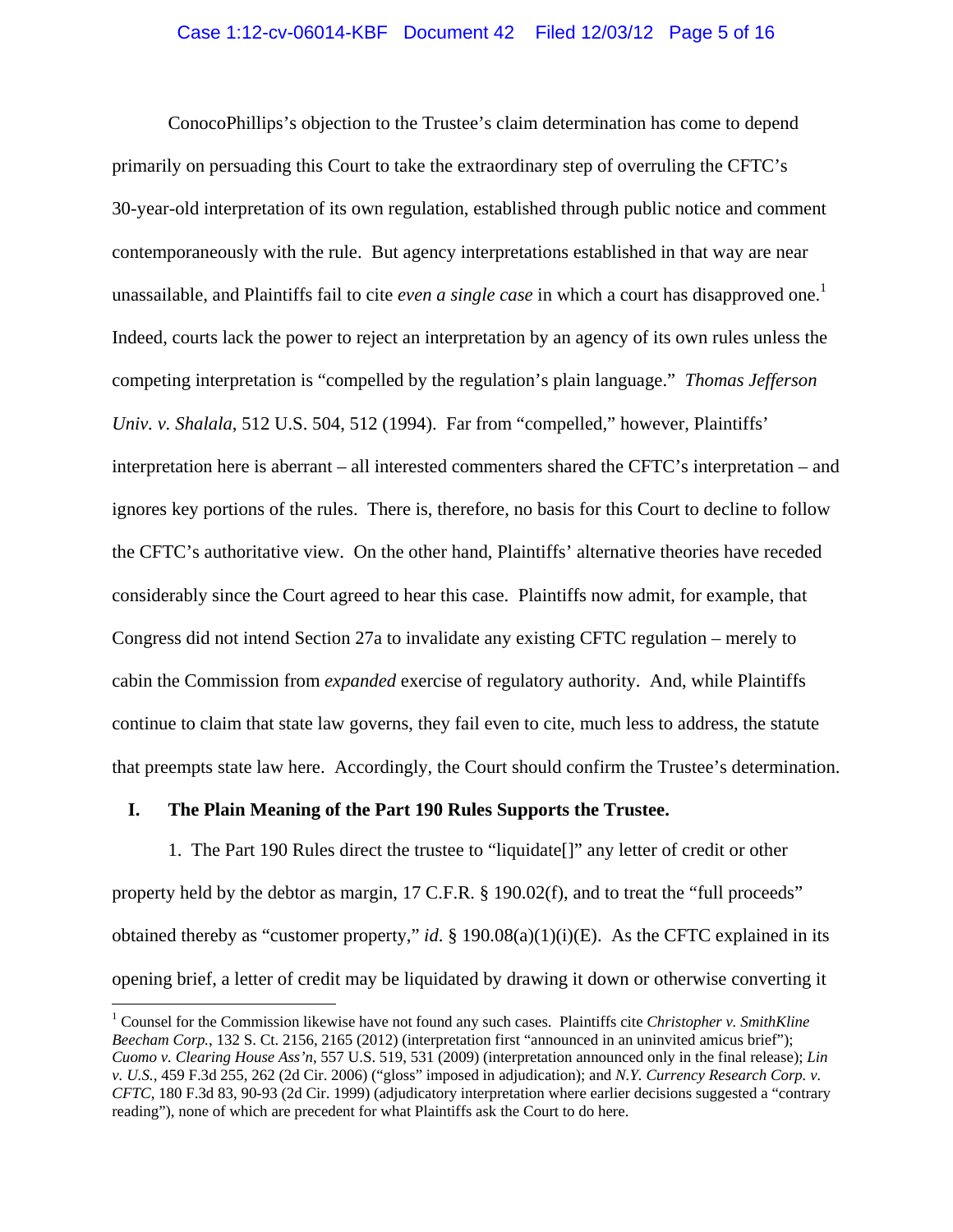#### Case 1:12-cv-06014-KBF Document 42 Filed 12/03/12 Page 6 of 16

to cash. (Doc. No. 33 at 14-15 of 32.) ConocoPhillips simply ignores this and asserts that the rule "says nothing" to suggest that a trustee may do so. (Doc. No. 39 at 17 of 44.) Because Plaintiffs fail to address Rule 190.02(f) in this context, their interpretation is defective on its face.

2. Having ignored the trustee's liquidation power, Plaintiffs posit that the rules require a trustee to do nothing but direct to the customer property estate any margin payments that happen to occur after the bankruptcy filing. But the rules instruct the trustee *not* to do so. Plaintiffs are fundamentally mistaken when they suggest that the only alternatives are to treat margin payments as either "customer property" or "the broker's property." (*Id*. at 24 of 44.) "Customer property" is a defined term encompassing only "property subject to pro rata distribution." 17 C.F.R. § 190.01(n). The rules direct the trustee *not* to divert margin payments to the pro rata pool of customer property, but to credit 100 percent of those funds to the funded balance of the *individual* customer for which the payment was made. *See id.* §§ 190.02(g)(1)(iii)-(2)(iii), 190.07(c)(1)(ii). Plaintiffs' contrary interpretation is not "compelled," but wrong.

Plaintiffs attempt to salvage their interpretation by reference to a separate rule,  $190.08(a)(1)(ii)(E)$ , which states that customer property includes "recovery of any debit balance" [or] margin deficit," but they appear wrongly to equate a margin *payment* with the recovery of a margin *deficit*. If a customer collateralizes an account with a letter of credit, "the letter of credit" itself" serves as margin, *Bankruptcy*, 48 Fed. Reg. 8716, 8718 (Mar. 1, 1983), and no "margin deficit" exists when funds owed are covered by the letter. Such a deficit only exists if there is insufficient collateral *of any kind* in the account to margin open positions or, once the customer's positions are closed, the losses incurred exceed the amount of collateral provided. For example, if the customer posts \$1 million in collateral and then loses \$1.5 million in trading before the position is closed, there is a "margin deficit" of \$500,000. Typically, the clearinghouse would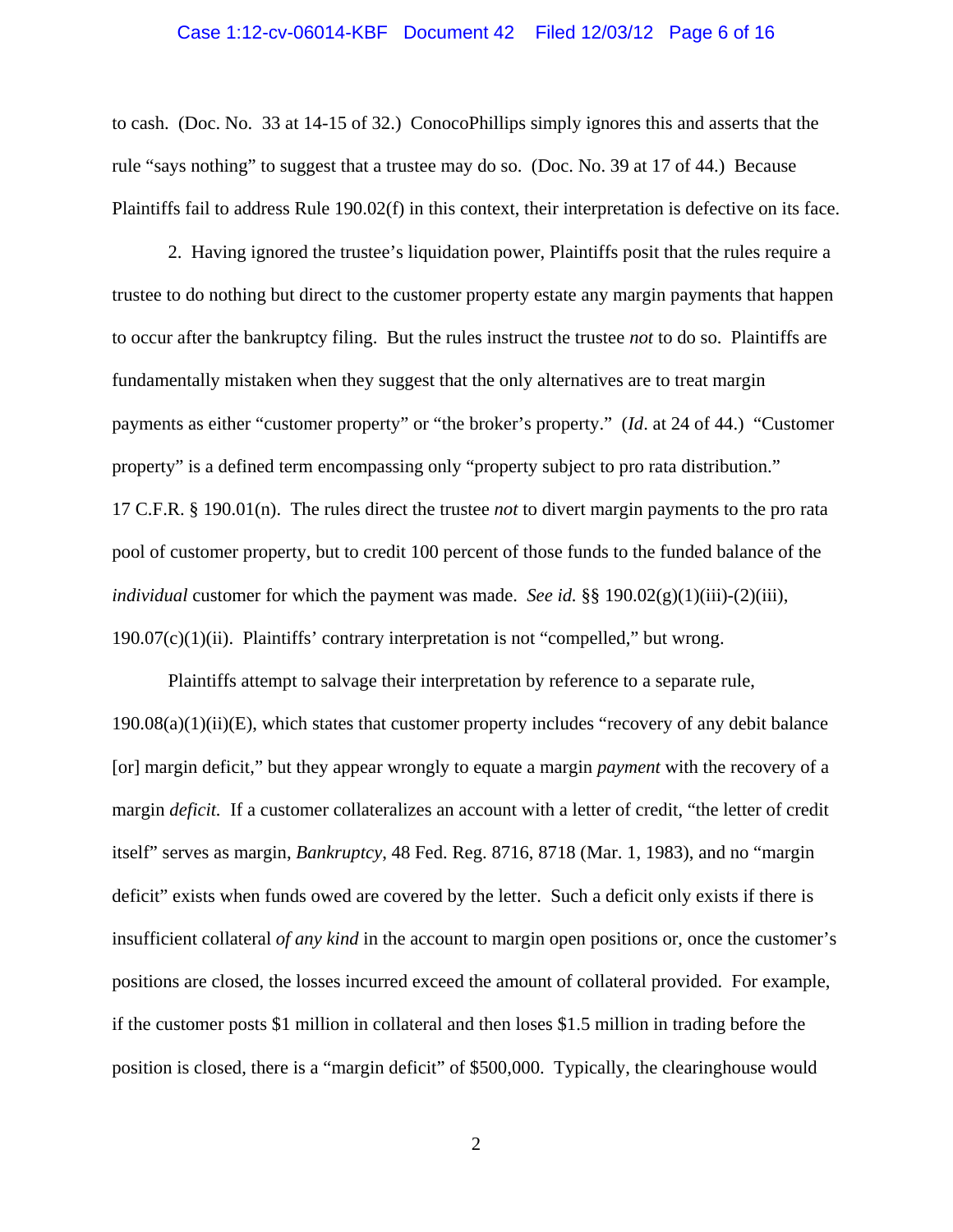#### Case 1:12-cv-06014-KBF Document 42 Filed 12/03/12 Page 7 of 16

claim the \$500,000 from the FCM's pooled customer account. If the liquidating FCM can recover that margin deficit, the money is customer property, because its restoration is necessary to make other customers whole. If the \$1 million in collateral was in the form of a letter of credit, the "full proceeds" would, by definition, be insufficient to address any margin deficit.

 Plaintiffs also suggest that "full proceeds" might refer to a hypothetical letter with terms that allow the beneficiary to "draw the *full* proceeds of a letter of credit when only *some* of those proceeds are needed to cure a default." (Doc. No. 39 at 24 of 44.) But, far from "compelled," as would be necessary to upend the CFTC's authoritative interpretation, Plaintiff's theory is inconsistent with the rule text, which states, without such qualification, that the "full proceeds" are customer property so long as "such letter of credit was received, acquired or held to margin, guarantee, secure, purchase or sell a commodity contract."  $17$  C.F.R. §  $190.08(a)(1)(i)(E)$ .

 3. While Plaintiffs insist that the "plain language" controls, they nevertheless urge the Court to apply a presumption that the rule codifies only state-law rights. (Doc. No. 39 at 17, 19 of 44.) But *none* of the pro rata distribution requirements in Part 190 or the Bankruptcy Code derive from state law. Plaintiffs cite no state law that would, for example, permit an FCM to liquidate a customer's securities or physical property and distribute the proceeds pro rata – Part 190 requirements indistinguishable from the rule at issue here. Similarly, Plaintiffs argue for a narrow state-law definition of "proceeds" used in the UCC (*id.* at 17-18 of 44), but the CFTC did not adopt that definition in Part 190. Rather, Part 190 uses "proceeds" consistently, *see* 17 C.F.R. §§ 190.04(e)(3), 190.05(a)(3), 190.07(b)(1)(iii)(A)(2), (B)(3), & (e)(1), (4)-(5), in a manner much closer to the *other* definition Plaintiffs quote: "the value of land, goods, or investments when converted into money, or . . . something received upon selling, exchanging, collecting, or otherwise disposing of collateral" (Doc. No. 39 at 17 of 44 (quotation marks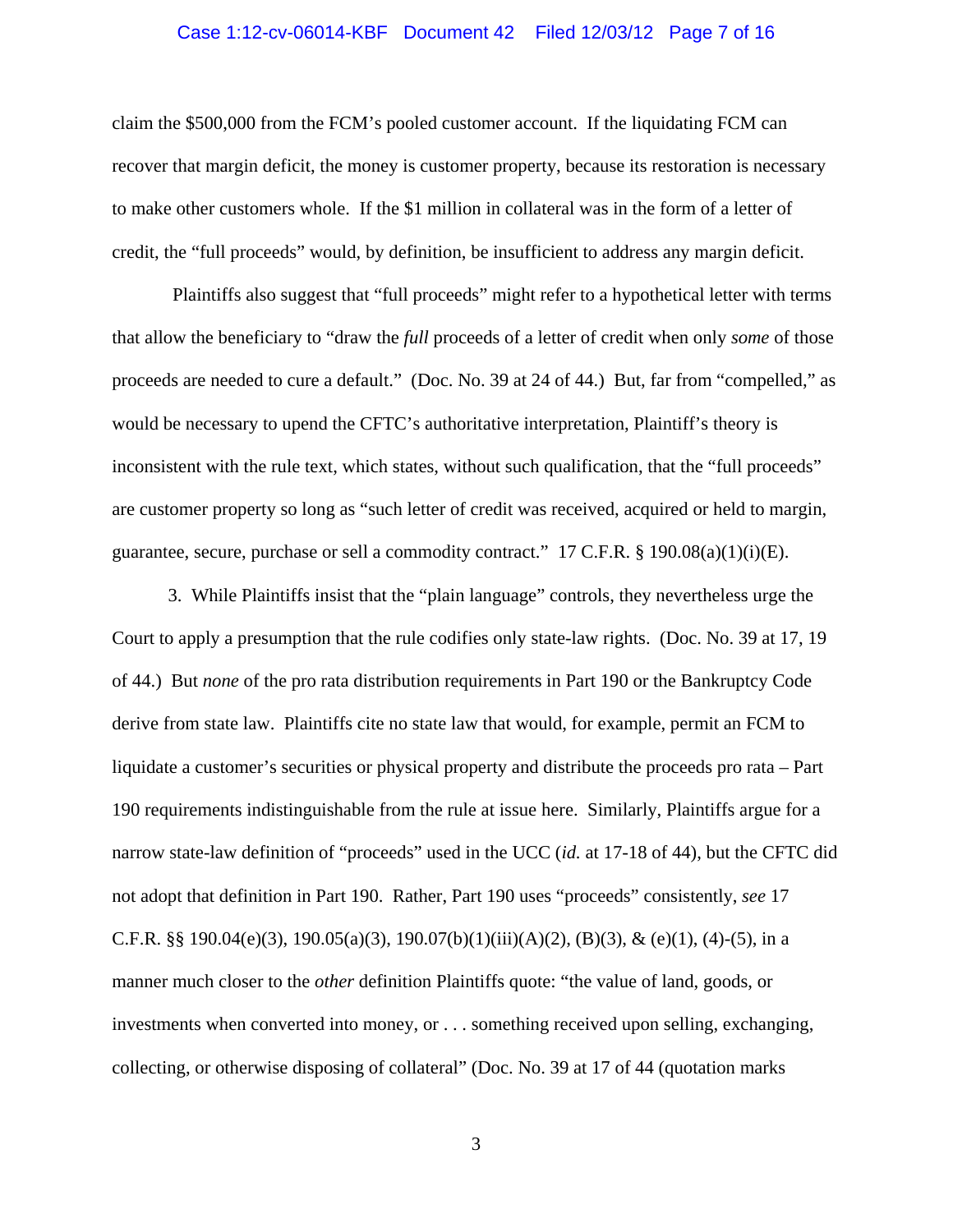### Case 1:12-cv-06014-KBF Document 42 Filed 12/03/12 Page 8 of 16

omitted)). The CFTC intended this term to have the same meaning throughout Part 190, which is presumed when an agency uses identical language in related regulations. *Transactive Corp. v. United States*, 91 F.3d 232, 238 (D.C. Cir. 1996). Finally, Plaintiffs argue that "full proceeds" as used by the CFTC would improperly "expand" the estate's property beyond "MF Global's *conditional* right" under state law "to draw on those letters," but they ask the Court to ignore that ConocoPhillips specifically agreed, expressly and by operation of state and federal law, that the CFTC's regulations and interpretations would govern. (Doc. No. 33 at 26-27 at 32.) Plaintiffs now assert that they did not intend to accept *these* regulations and interpretations (Doc. No. 39 at 39 of 44), but the agreements say otherwise (Doc. No. 3-3, ¶ 2 ("*all* applicable regulations"); Doc. No. 3-9 at 11 of 35, ¶1 ("*all* rules and interpretations of the [CFTC]") (emphases added)). Moreover, an agency's interpretation established through notice and comment cannot cause unfair surprise. *Long Island Care at Home, Ltd. v. Coke*, 551 U.S. 158, 170-71 (2007). Thus, ConocoPhillips's state-law rights with respect to these assets and transactions have, from their inception, been subject to and circumscribed by federal law, including Part 190.

4. In light of Plaintiffs' misapprehensions, it is unsurprising that no commenter shared their reading of Rule  $190.08(a)(1)(i)(E)$ . While Plaintiffs assert that commenters merely "feared" that the rule would be interpreted as the CFTC does (Doc. No. 39 at 26 of 44), that alone would confirm that Plaintiffs' interpretation is not "compelled" and may not, therefore, be accepted. In fact, however, ConocoPhillips misstates the views of commenters, each of whom read the language just as the CFTC does. (Doc. No. 33 at 9-10 of 32.) Thus, Plaintiffs' interpretation clearly is not "compelled," and the CFTC's interpretation is binding.

#### **II. Section 27a Is Inapplicable.**

ConocoPhillips's opposition makes the startling concession that, in the Legal Certainty for Bank Products Act ("Legal Certainty Act"), 7 U.S.C. § 27a, Congress did not alter, but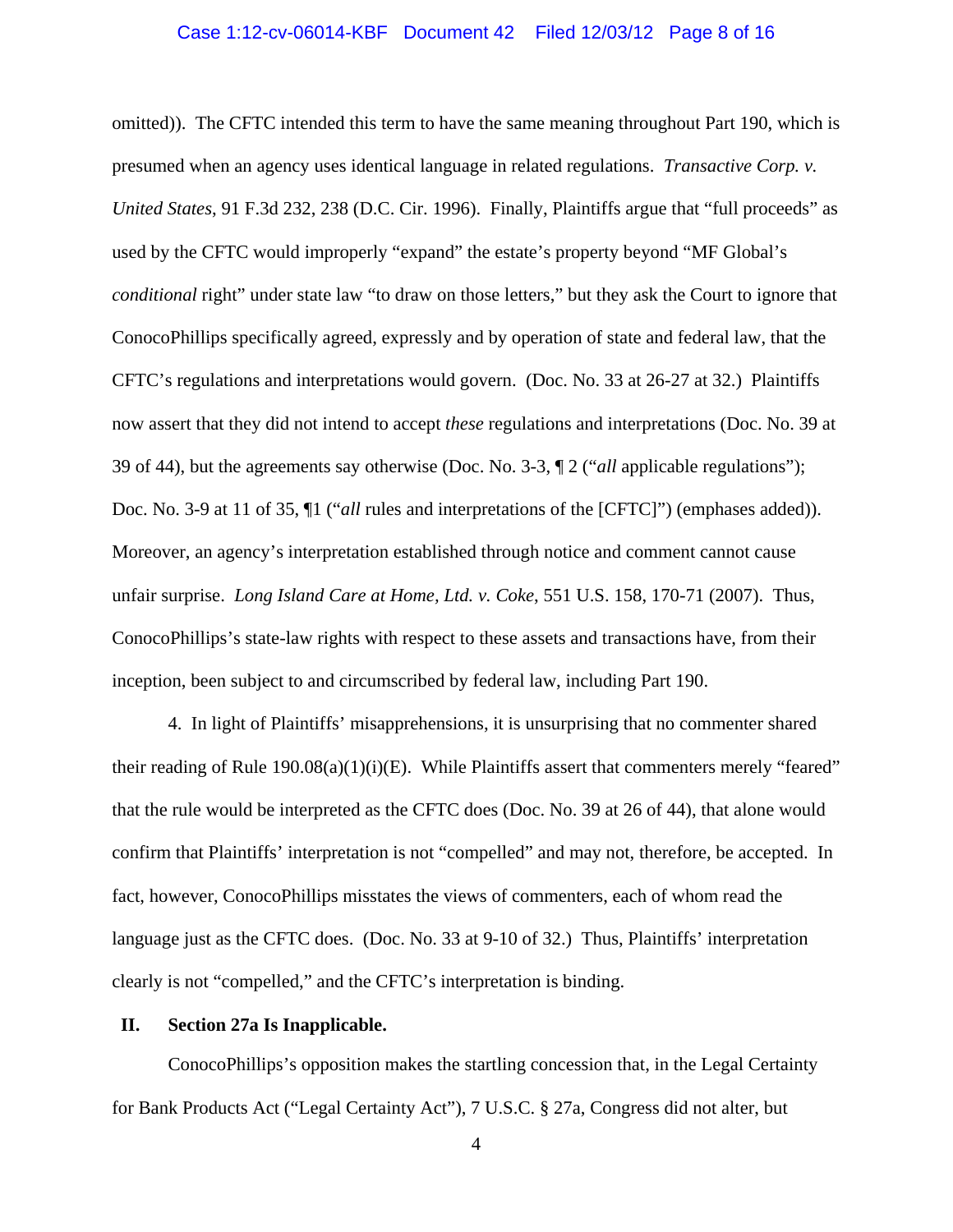#### Case 1:12-cv-06014-KBF Document 42 Filed 12/03/12 Page 9 of 16

merely "clarifie[d] what [was] already the current state of the law" in 2000. (Doc. No. 39 at 31 of 44 (quoting 146 Cong. Reg. 27176, 27208 (Dec. 15, 2000) (Sen. Harkin).) This concession disposes of Plaintiffs' Section 27a argument because they can cite no source of law that would have restricted the CFTC from enacting Rule 190.08(a)(1)(i)(E) *before* 2000. Nor does ConocoPhillips dispute that the rule otherwise falls within the CFTC's cited powers. *See, e.g.,*  7 U.S.C. §§ 12a(5), 24(a). Thus, the rule was valid at its adoption in 1983 and remains so today.

1. The Legal Certainty Act was Congress's direct response to a 1998 CFTC release indicating that the Commission "might seek to *exercise regulatory authority* over financial derivatives" transacted by banks, *Derivatives & the Legal Origin of the 2008 Credit Crisis*, 30 Banking & Fin. Svcs. Policy Rep. 13, 18 (2011) (emphasis added) (citing *Over-the-Counter Derivatives*, 63 Fed. Reg. 26114 (May 12, 1998)), including commodity "swaps," as well as some "hybrid instruments" including letters of credit with certain "commodity futures or option characteristics." 63 Fed. Reg. at 26116, 20-21; 12 C.F.R.  $\S$  204.2 (a)(1) & (b)(1)(v). The release contemplated that the CFTC might assert regulatory authority over these categories of product by imposing requirements of registration, minimum capital, internal controls, disclosure to customers, personnel supervision, recordkeeping, and financial reporting, much like the regime applicable to futures. 63 Fed. Reg. at 26124-27. Other regulators "question[ed] the scope of the CFTC's jurisdiction in this area,"<sup>2</sup> and Congress reacted swiftly, first, by imposing a six-month "restraint period" in which the CFTC was barred from moving forward. Pub. L. 105-277, § 760, 112 Stat. 2681 (Oct. 21, 1998). Congress stated that the temporary nature of this action should not be construed as "implying a determination that a qualifying hybrid instrument or swap agreement, is subject to the" CEA. *Id*. Soon after, Congress passed the Legal Certainty Act,

 $\overline{a}$ 

<sup>&</sup>lt;sup>2</sup> See Joint Statement by Treasury Sec'y R. Rubin, Fed. Reserve Bd. Chairman A. Greenspan, and SEC Chairman A. Levitt (May 7, 1998), *available at* http://www.treasury.gov/press-center/press-releases/Pages/rr2426.aspx.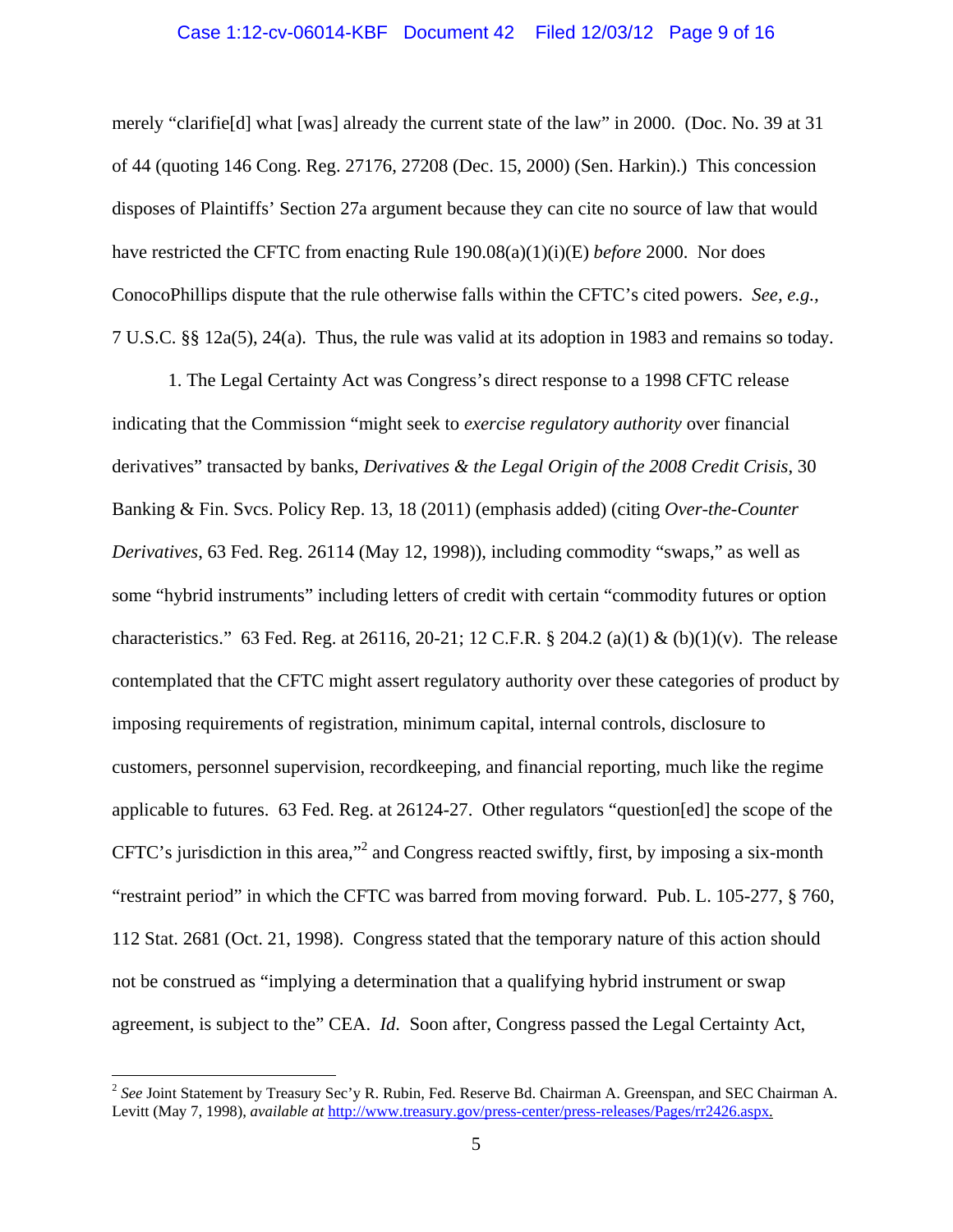### Case 1:12-cv-06014-KBF Document 42 Filed 12/03/12 Page 10 of 16

including Section 27a, to restrict the CFTC from moving to "exercise regulatory authority under the [CEA]" as the 1998 release described. Thus, as ConocoPhillips concedes, Section 27a did not *reduce* the CFTC's authority or void existing regulations, but simply "clarif[ied] what [wa]s already the current state of the law" in which the CFTC "d[id] not regulate traditional banking products." (Doc. No. 39 at 31 of 44.) Rule  $190.08(a)(1)(i)(E)$ , accordingly, was unaffected.

2. This history strongly supports the CFTC's analysis of the phrase "exercise regulatory authority under the [CEA]," to which ConocoPhillips has largely been unable to respond. Under its plain meaning, to "exercise regulatory authority . . . with respect to [a] product," 7 U.S.C. § 27a, is to establish rules of general applicability to that product; to do so "under the [CEA]" is to regulate that product as if it were a future or swap. As the Supreme Court has warned, moreover, such language "cannot be understood if considered apart from the related sections," *Comm'r v. Engle*, 464 U.S. 206, 223 (1984), yet Plaintiffs say nothing to dispute that: (1) the CEA, in several ways, gives content to this phrase that supports the CFTC's reading; (2) Sections 27a(b) and (c) confirm that the statute's function is simply to determine whether a product is or is not subject to the regulatory regime applicable to "swaps" and commodity products; or (3) that placement of the later-revised Section 27a within Dodd-Frank Section 725 underscores Congress's intention merely to foreclose dual regulation of these products as futures or swaps. (Doc. No. 33 at 20-22.) Similarly, while the CFTC pointed out that ConocoPhillips's interpretation may disrupt other aspects of commodity regulation with no Congressional intent to do so, ConocoPhillips responds only with the *non sequitur* that these other provisions "do not affect the basic attributes of a letter of credit." (Doc. No. 39 at 30 of 44.) But they do place additional restrictions on *other* products outside the CFTC's "regulatory authority" within the meaning of Section 27a. (Doc. No. 33 at 24-25 of 32.) And, while ConocoPhillips does not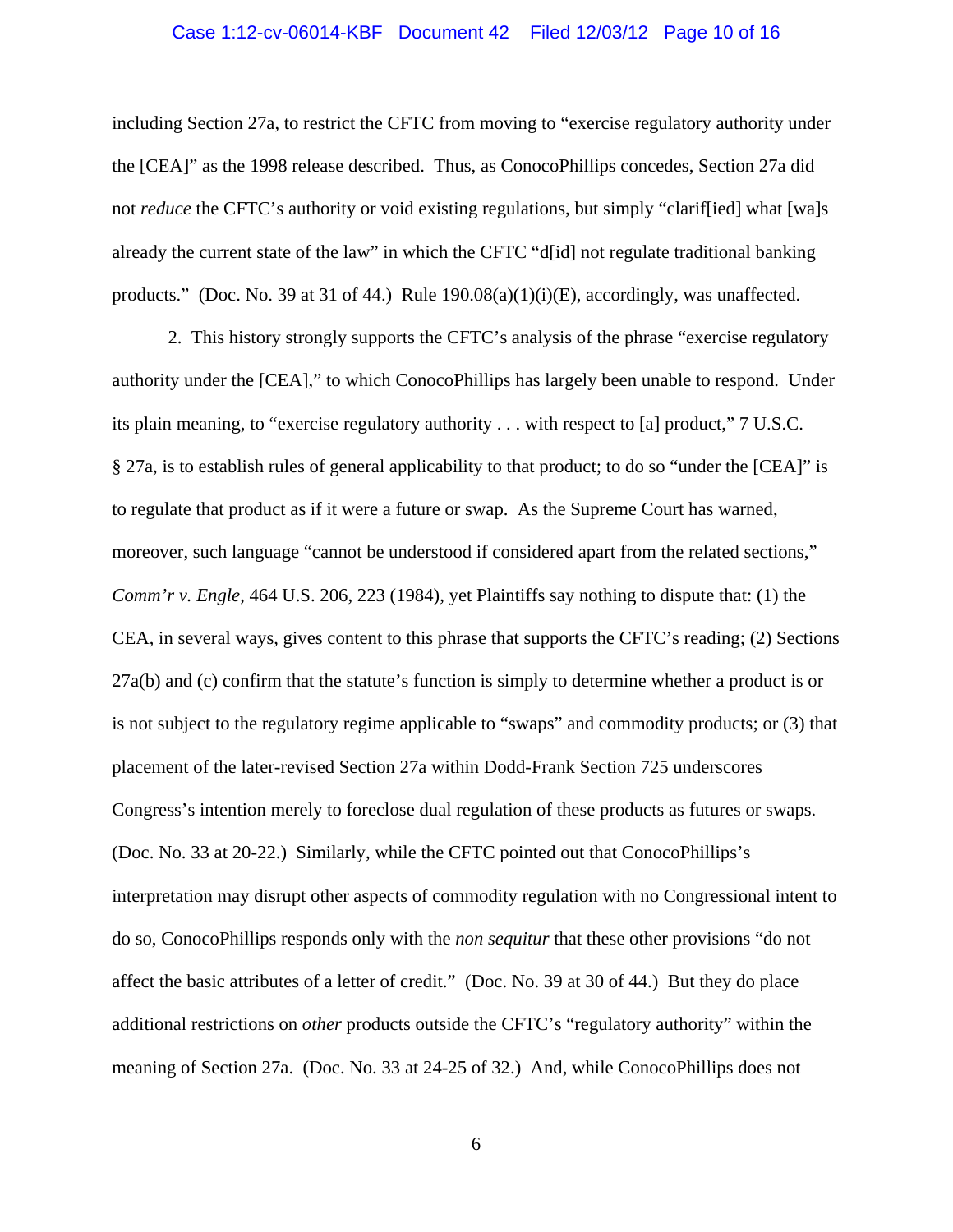#### Case 1:12-cv-06014-KBF Document 42 Filed 12/03/12 Page 11 of 16

dispute that the CFTC could altogether *bar* the use of letters of credit as margin, Plaintiffs offer no reason to infer that Congress nevertheless intended to stop the CFTC from *permitting* the practice, subject only to reasonable conditions protecting other customers. (*Id*.)

3. Because the parties agree that Section 27a did not curtail the CFTC's exercise of existing regulatory authority, and Plaintiffs fail to address these other issues, the outcome here does not turn on the applicable level of deference. *See Eastman Kodak Co. v. STWB, Inc.,* 452 F.3d 215, 222 (2d Cir. 2006) (declining to decide whether *Chevron* or *Skidmore* deference applies because "the agency interpretation . . . is persuasive"). In any event, *Chevron* applies. Plaintiffs assert that *Chevron* "is reserved for agency interpretations contained in 'formal adjudications or notice-and-comment rulemaking.'" (Doc. No. 39 at 33 of 44 (quoting *Christensen v. Harris County*, 529 U.S. 579, 587 (2000)).) Even if that were true, *Chevron* would apply here – since Section 27a did not roll back existing CFTC regulations, the operative rulemaking entitled to deference is the 1983 rulemaking adopting the rules pursuant to the CFTC's view of Congress's delegations under, *inter alia*, 7 U.S.C. §§ 12a(5) & 24(a). 48 Fed. Reg. at 8739. But Plaintiffs' contention is not correct – the Supreme Court has confirmed that *Christensen* identified formal adjudications and notice-and-comment rulemakings only as illustrative sources of binding interpretation. *See Barnhart v. Walton*, 535 U.S. 212, 222 (2002) (stating that if *Christensen* "suggested an absolute rule," the Court's "later opinion in *United States v. Mead Corp.*, [533 U.S. 218 (2001)], denied the suggestion"). *Chevron* thus applies more broadly, where Congress has delegated interpretive authority to the agency and the interpretation represents the administrator's "fair and considered judgment on the matter." *Tax Analysts v. IRS*, 117 F.3d 607, 613 (D.C. Cir. 1997) (quotation marks omitted) (*Chevron* deference to interpretation in a brief); *Jones v. Am. Postal Workers Union*, 192 F.3d 417, 427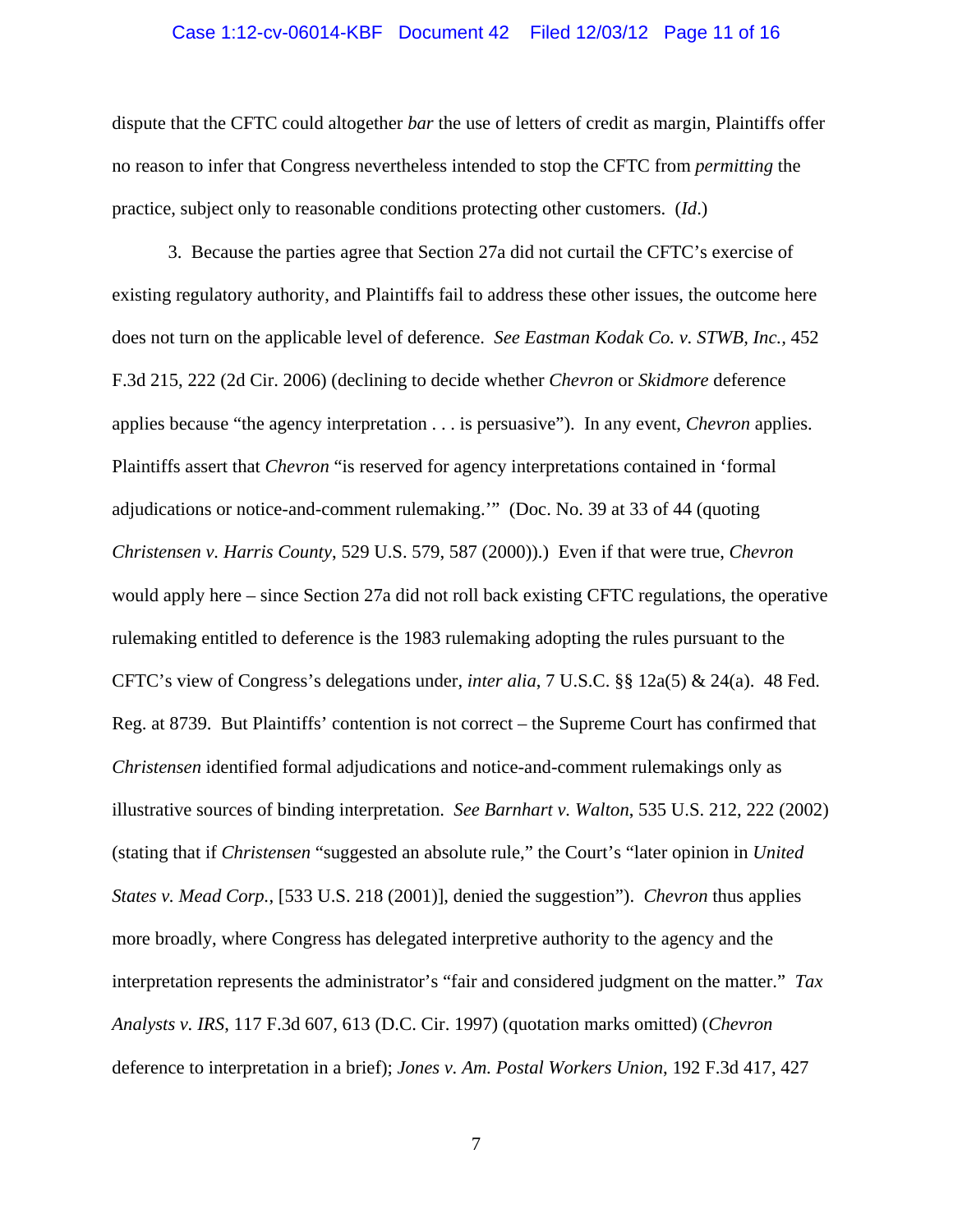#### Case 1:12-cv-06014-KBF Document 42 Filed 12/03/12 Page 12 of 16

(4th Cir. 1999) (same); *see Barnhart*, 535 U.S. at 222 (factors for determining if "*Chevron*  provides the appropriate legal lens"). Here, in addition to the delegation of plenary power to issue any regulation "reasonably necessary to effectuate" the CEA, 7 U.S.C. § 12a(5), Congress explicitly directed the CFTC to issue regulations establishing procedures for liquidating FCMs and defining what is and is not "customer property," *id*. § 24(a). The rules directing a trustee to liquidate letters of credit and treat the full proceeds as customer property are exactly that. Congress also granted the Commission the right to "appear and be heard on any issue" in an FCM liquidation. 11 U.S.C. § 762(b). The CFTC's interpretation of Section 27a is a fair and considered exercise of this authority (Doc. No. 33 at 17-25), to which deference is owed. *CFTC v. Schor*, 478 U.S. 833, 844 (1986) (cautioning deference to CFTC's view of its plenary power).

#### **III. Federal Law Controls.**

1. With respect to preemption, Plaintiffs fail even to cite CEA Section  $2(a)(1)(A)$ , which establishes that CFTC regulations supersede state law. *Leist v. Simplot*, 638 F.2d 283, 322 (2d Cir. 1980). Plaintiffs characterize this power as applicable only to "certain narrow categories," but the language they ignore grants the CFTC "exclusive jurisdiction" over all "transactions involving" commodity futures. 7 U.S.C. § 2(a)(1)(A). Plaintiffs' transactions with MF Global, in which they obtained commodity futures in consideration for collateral including letters of credit, plainly were "transactions involving" commodity futures. Put another way, *no* CFTC regulation applies to letters of credit *except* in "transactions involving" CFTC-regulated products. Plaintiffs' argument is, therefore, foreclosed by the plain language of the CEA, and, if there were any ambiguity, the CFTC would be entitled to *Chevron* deference.

2. Instead of addressing the statute, Plaintiffs persist in misstating the Supreme Court's holding in *Wyeth v. Levine* – which has no application here because, there, "Congress ha[d] not authorized the [agency] to pre-empt state law." 555 U.S. 555, 576 (2009). Plaintiffs now assert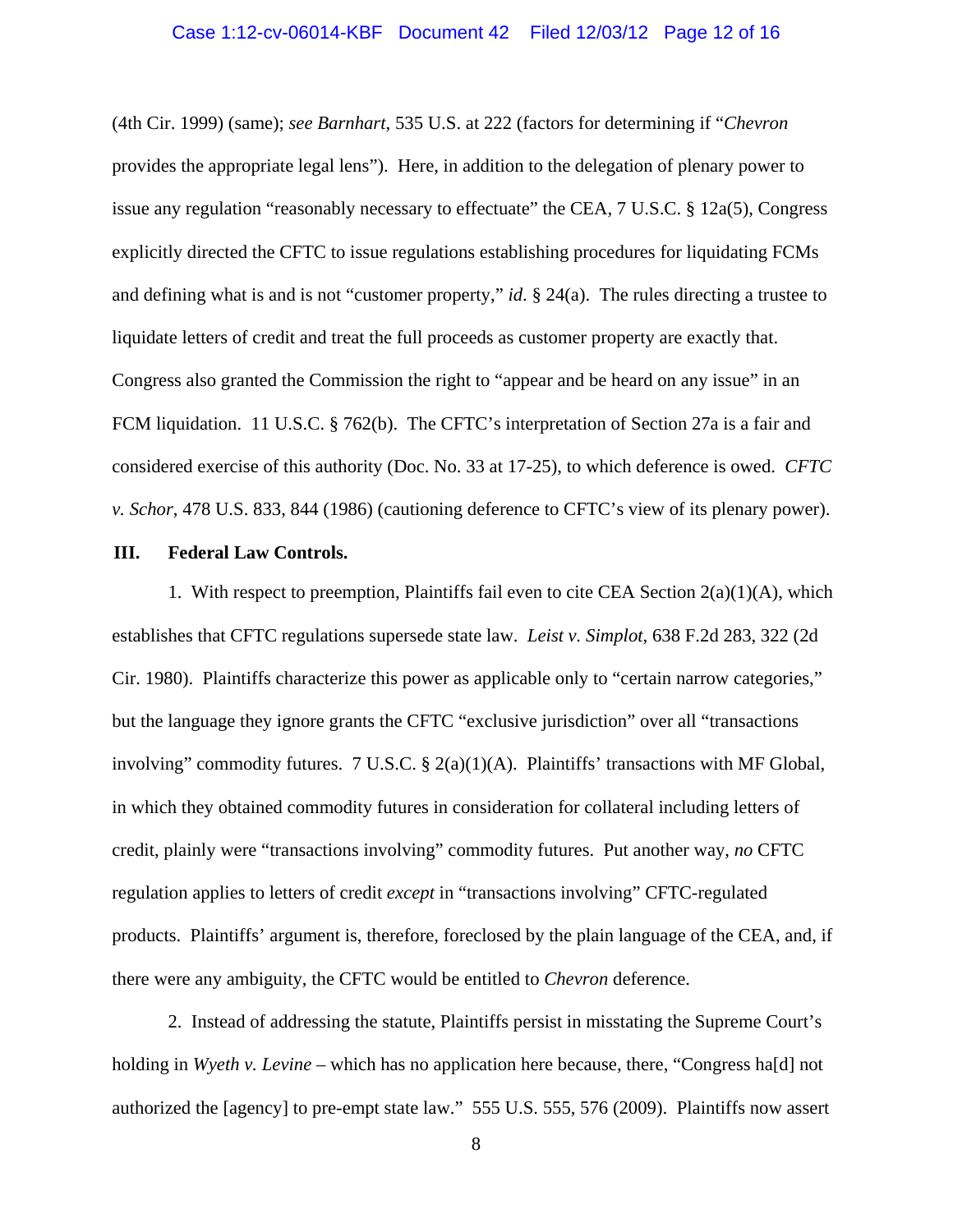#### Case 1:12-cv-06014-KBF Document 42 Filed 12/03/12 Page 13 of 16

that *Wyeth* is a "landmark" establishing a new requirement that federal agencies explain, according to heightened standards, how "state law would impact the federal scheme." (Doc. No. 39 at 36-37 of 44.) But *Wyeth* says no such thing. Rather, in the passage upon which Plaintiffs mistakenly rely, the Court explained that where "Congress *has not authorized* the [agency] to pre-empt state law directly," a court may *nevertheless* find preemption if state law would "pose an obstacle to" Congressional objectives. 555 U.S. at 576-77 (emphasis added). In *that* inquiry, the Court may give "some weight to the agency's views about the impact of [state] law on federal objectives," but only to the extent of the explanation's "thoroughness, consistency, and persuasiveness." *Id.* (quotation marks omitted). That discussion is irrelevant here, because Congress directly authorized the CFTC to preempt state law. 7 U.S.C. § 2(a)(1)(A); H.R. Rep. 93-1383 (1974) (Conf. Rep.), *reprinted in* 1974 U.S.C.C.A.N. 5894, 5897.

3. In any event, the CFTC's analysis here met any applicable standard and addressed the state-law issues that Plaintiffs raise. The Commission reasonably concluded – and Plaintiffs do not dispute – that the rule is necessary to protect customers from unfairly exacerbated injury in the event of a property shortfall, and to ward off the potentially destabilizing effects of increased use of letters of credit as margin. In that discussion, the CFTC *correctly* noted that a bank "cannot refuse to pay" on a letter of credit "based upon nonperformance of an underlying contract." 48 Fed. Reg. at 8718; *see KMW Int'l v. Chase Manhattan Bank*, 606 F.2d 10, 15 (2d Cir. 1979). ConocoPhillips protests that there are exceptions for *fraud*, but, as the Trustee has explained, and the CFTC agrees, a trustee need not and should not make a false certification of default – Part 190 entitles the estate to the full proceeds of the letter without such certification.

#### **IV. The Deadline for Certifying a Default Is Irrelevant to the Trustee's Calculation.**

 Because the Trustee was not required to certify a default, the instrument's deadline for doing so is irrelevant. Plaintiffs, in fact, have admitted that there is no need here to involve a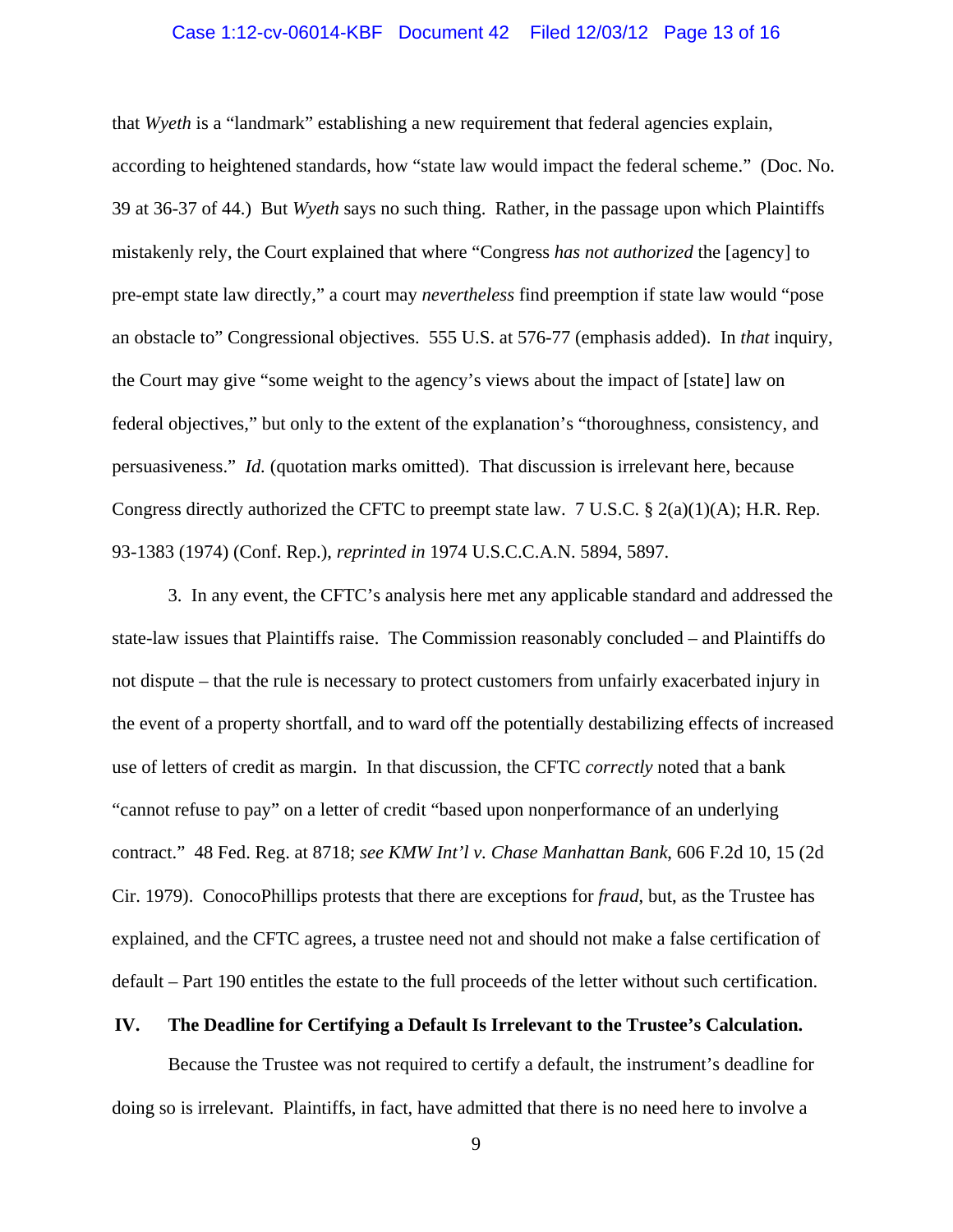#### Case 1:12-cv-06014-KBF Document 42 Filed 12/03/12 Page 14 of 16

bank at all: Asked by the Court whether, depending on the outcome, "there could be a draw[] on the letters of credit," Plaintiffs responded in the negative, explaining that, if it is decided that the "Trustee was entitled to draws," the parties would "allocate the dollars according[ly]" in the Trustee's claim determinations. (9/25/2012 Tr. at 7.) No party asserts any need to draw additional cash into the estate, from the issuing bank or any other source, to satisfy ConocoPhillips's claims to a pro rata share of customer property, much less to do so according to terms for certifying a default that is not a condition of the estate's rights to the property. Nor do Plaintiffs dispute that it would have been futile and wasteful, and for that reason unnecessary, for the Trustee to attempt collection from the bank, because they admittedly would have sought an injunction. (Doc. No. 33 at 30 of 32.) In that context, Plaintiffs resort to mischaracterizing the Commission's adopting release – which they otherwise claim is entitled to "no weight" – as proof that the CFTC meant to *require* a "draw" under all circumstances. (Doc. No. 39 at 40 of 44.) But the partial sentence they quote is excerpted misleadingly: The passage directs the trustee "to draw *the full value* of [the] letter . . . *irrespective of the margin secured thereby*." 48 Fed. Reg. at 8718 (emphases added). Plaintiffs omit the last clause apparently to suggest that the CFTC imposed a requirement of a bank draw rather than, for example, an allocation along the lines that ConocoPhillips itself suggests and admits would be proper, but the passage simply confirms that the "full value" is customer property, not merely the amount securing open positions. Thus, the Trustee should treat each of the letters alike in his calculation of Plaintiffs' allowed claim.

#### **CONCLUSION**

For these additional reasons, the Trustee's claim determination should be confirmed.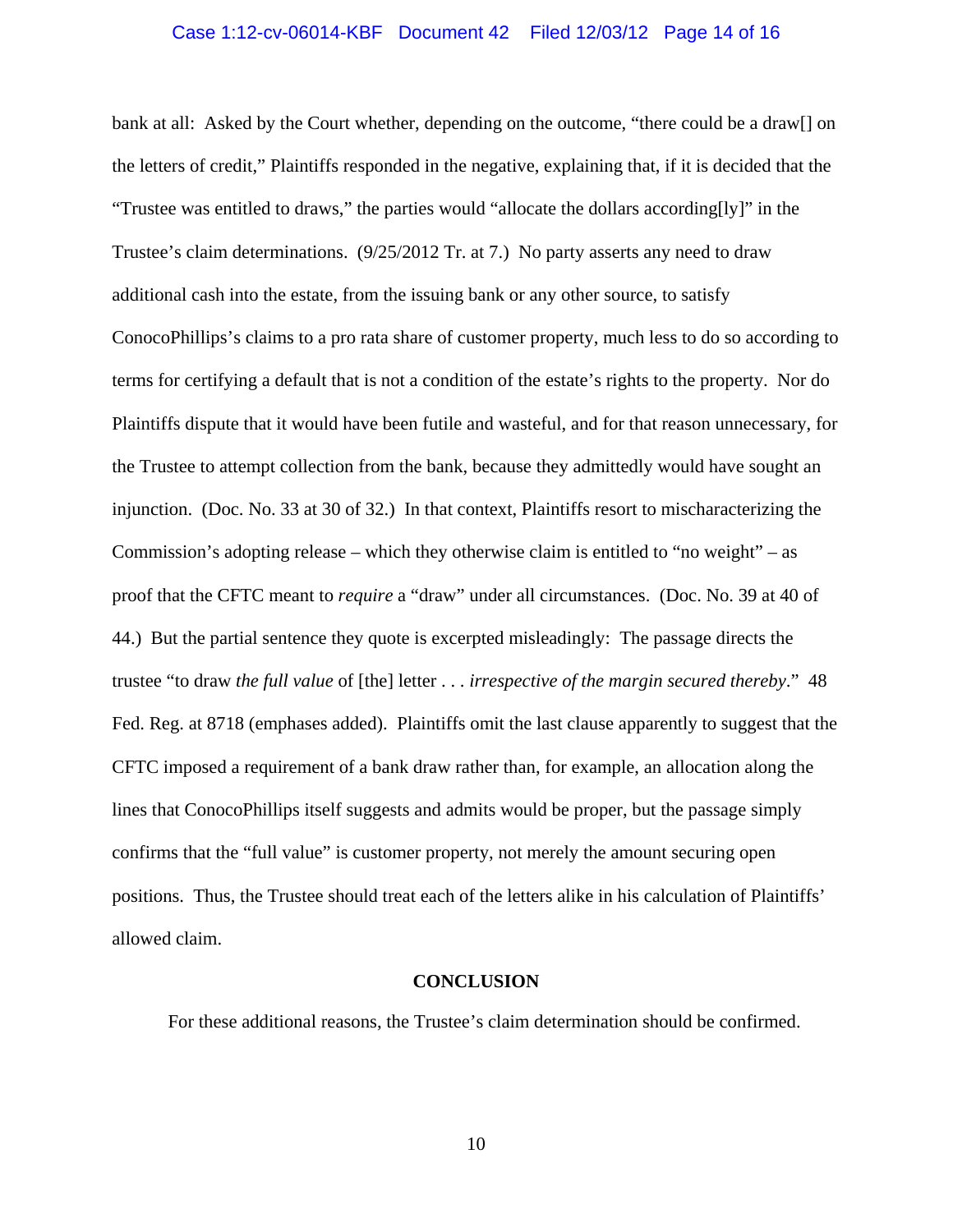Respectfully submitted,

### COMMODITY FUTURES TRADING COMMISSION

By: /s/ *Robert A. Schwartz*

Dan M. Berkovitz, General Counsel Jonathan L. Marcus, Deputy General Counsel Robert B. Wasserman, Chief Counsel, Division of Clearing and Risk Martin B. White, Assistant General Counsel Robert A. Schwartz, Assistant General Counsel

U.S. Commodity Futures Trading Commission Three Lafayette Plaza 1155 21st Street N.W. Washington, DC 20581  $(202)$  418-5000 jmarcus@cftc.gov rwasserman@cftc.gov mwhite@cftc.gov rschwartz@cftc.gov

Dated: December 3, 2012